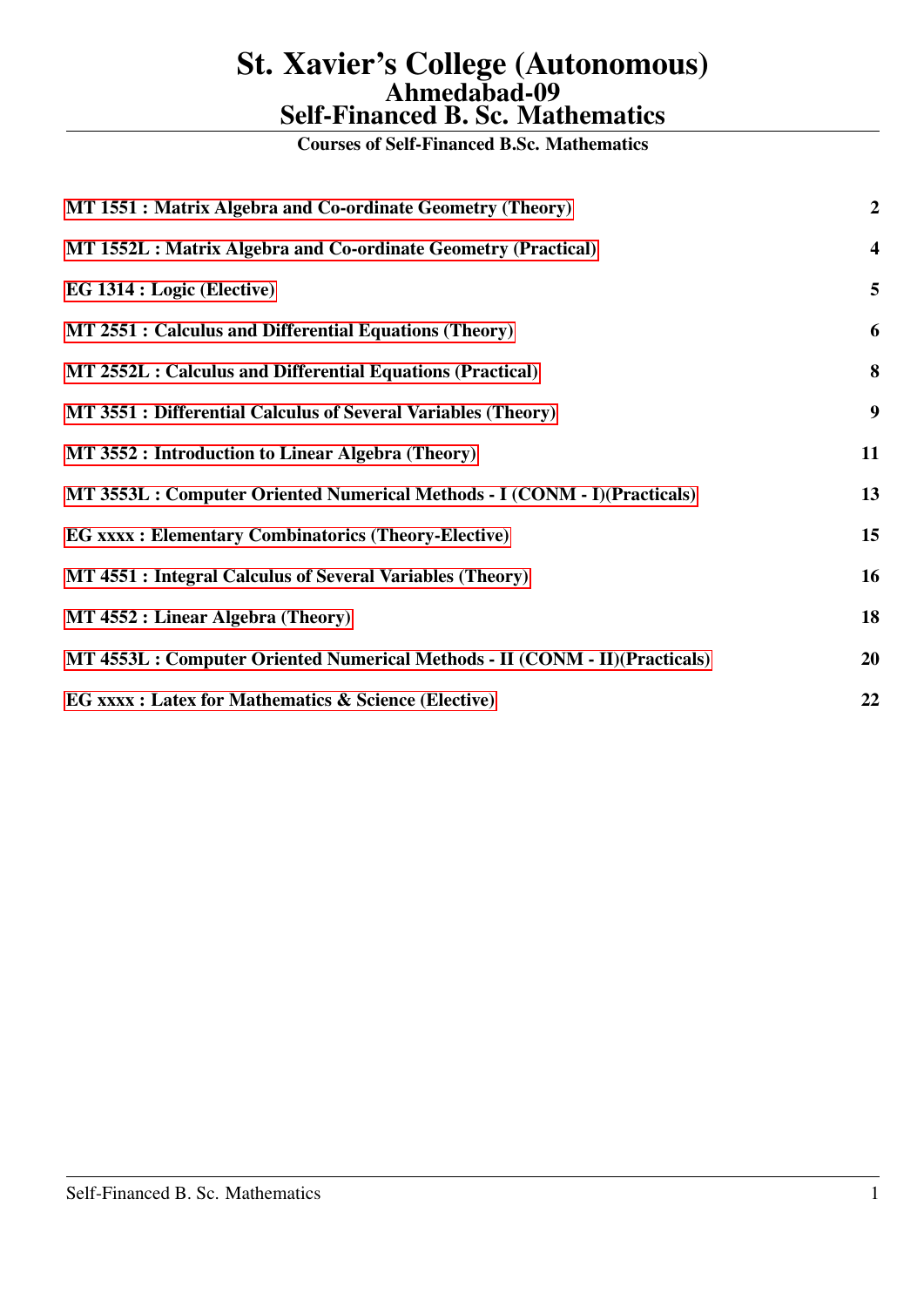# <span id="page-1-0"></span>Semester: I

# Matrix Algebra and Co-ordinate Geometry (Theory) Course Code: MT 1551 No. of Credits: 04 Learning Hours: 60 Hours

## Course Outcomes:

- CO1 Student will be able to perform matrix operations and employ fundamental concepts of matrix theory.
- CO2 Student will be able to use fundamental concepts of matrices in some applicable concepts like system of simultaneous linear equations, eigenvalues and eigenvectors.
- CO3 Students will be able to use mathematical concepts studied in coordinate Geometry in three dimensional space like Sphere, Cone & Cylinder.
- CO4 Students will be able to establish the connection and transition between previously studied mathematics and more advanced mathematics.
- Unit 1: Introduction to matrices, different types of matrices, operations on matrices, theorems on matrices, elementary operations on matrices, symmetric and skew-symmetric matrices, Hermitian and skew-Hermitian matrices, orthogonal matrices, unitary matrices, normal matrices. Linear dependence and independence of row and column of matrix, row rank, column rank and rank of a matrix, row reduced echelon (RRE) form of a matrix and matrix inversion using row reduced echelon (RRE) form.
- Unit 2: Application of matrices in solving a system of simultaneous linear equations, Cramer's rule, theorems on consistency of a system of simultaneous linear equations, eigenvalues, eigenvectors and the characteristic equation of a matrix. Cayley-Hamilton theorem and its use to find the inverse of a matrix.
- Unit 3: Sphere: Definition of a sphere in  $\mathbb{R}^3$ , Cartesian equation of a sphere, general equation of a sphere, equation of a sphere with diametrically opposite end points, intersection of a sphere with line/ plane/ sphere (no theory but only problems), equation of a tangent plane to a sphere. The tangency of a plane and normality of a line to a sphere, orthogonal spheres. Conicoids: Introduction to conicoid, types of central and non central conicoids in  $\mathbb{R}^3$ , figures of conicoids.
- Unit 4: Polar coordinates in  $\mathbb{R}^2$  and its relationships with Cartesian coordinates, polar equation of line/ circle/ conic and properties of conics. Spherical, cylindrical, conical coordinates in  $\mathbb{R}^3$ . Cone & Cylinder: Introduction to different types of cone and cylinder, equation of enveloping cone and cylinder, right circular cone and cylinder (without proof), problems on cone and cylinder.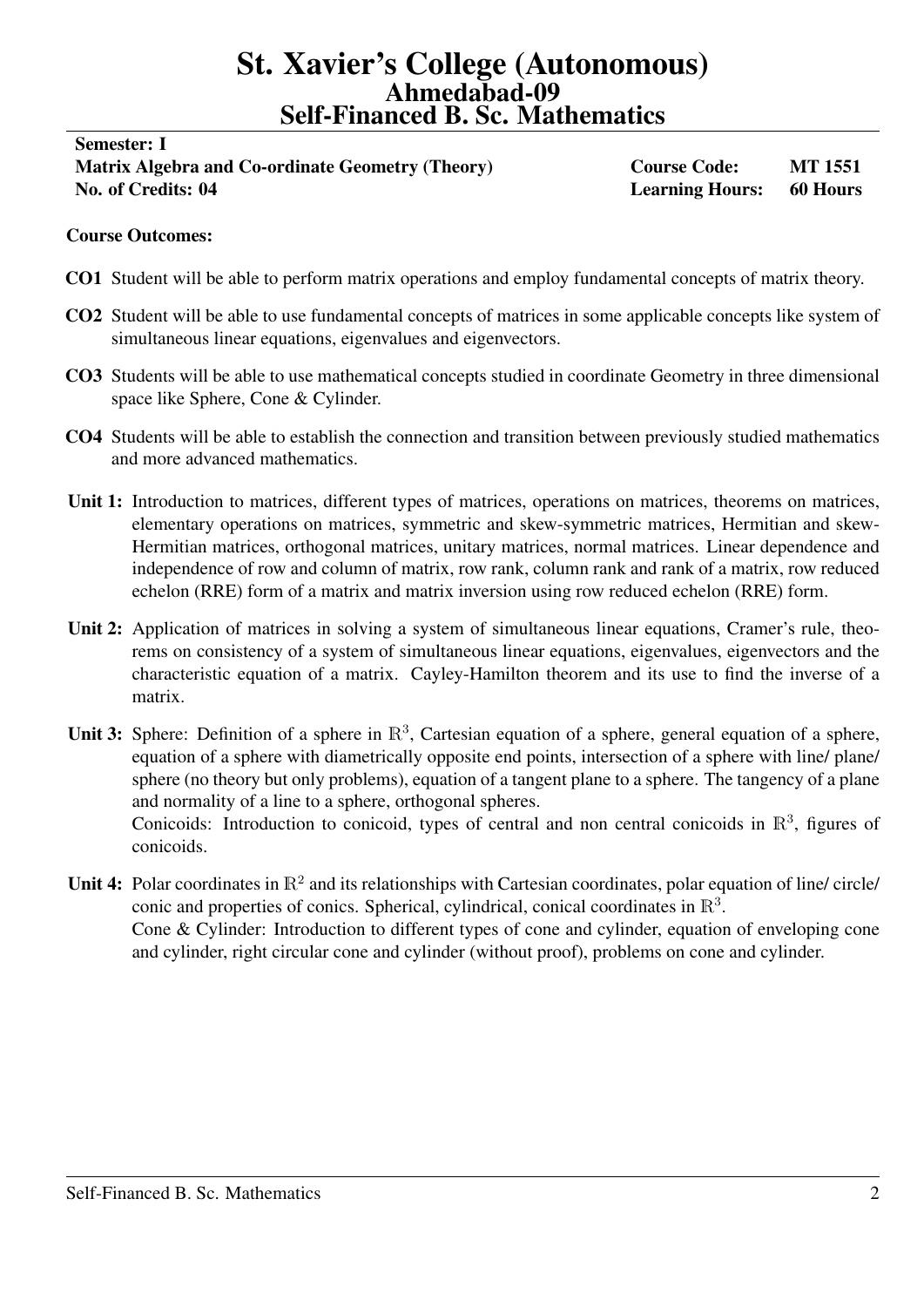- 1. H. Anton, Elementary linear algebra with applications (8th Edition), John Wiley 1995).
- 2. Linear Algebra Theory and Applications Ward Cheney, David Kincaid. Jones and Bartlet India Pvt. Ltd.
- 3. Introduction to Linear Algebra Serge Lang. Springer (India).
- 4. Gilbert Strang, Linear Algebra and its Applications (English) 4th edition, Academic press, Indian edition.
- 5. Matrix and Linear Algebra K. B. Dutta, Prentice Hall.
- 6. A Textbook of Matrices Shanti Narayan, P. K. Mittal, S. Chand Group.
- 7. Analytical Solid Geometry- Shanti Narayan
- 8. Co-ordinate Geometry By : R.J.T. Bell.
- 9. Solid Geometry( three dimension) H. K. Das, S. C. Saxena and Raisinghania, S. Chand.
- 10. Coordinate Geometry, Polar Coordinate approach, M. M. Tripathi, Alpha Science International.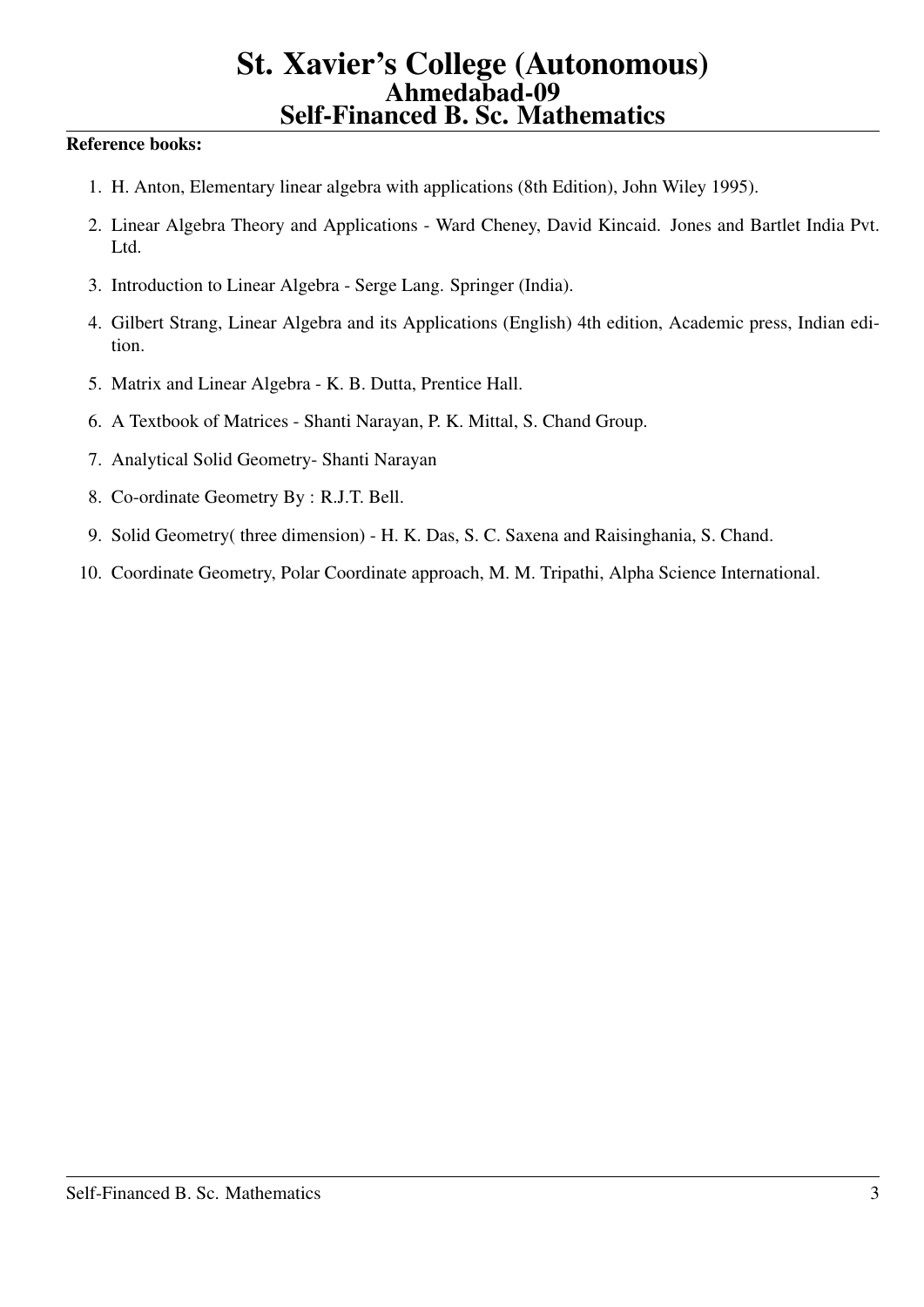#### <span id="page-3-0"></span>Semester: I

Matrix Algebra and Co-ordinate Geometry (Practical) Course Code: MT 1552L No. of Credits: 03 Learning Hours: 60 Hours

#### Course Outcomes:

- CO1 Student will be able to perform matrix operations to determine invertible matrices and its RRE forms.
- CO2 Student will be able to apply matrix operations to solve system of simultaneous linear equations, eigenvalues and eigenvectors.
- CO3 Students will be able to use mathematical concepts in coordinate Geometry in three dimensional space like Sphere, Cone & Cylinder.
- CO4 Students will be able to establish the connection and transition between previously studied mathematics and more advanced mathematics.

#### List of practicals (problems on):

- (1) Matrix algebra.
- (2) Different methods of finding Inverse of a matrix.
- (3) RRE form and rank of a matrix.
- (4) Solution of system of linear equations using row operations and Cramer's rule.
- (5) Linearly independent and dependent vectors.
- (6) The Cayley-Hamilton theorem and its applications.
- (7) Eigen values and eigen vectors of matrices.
- (8) Various coordinate systems in  $\mathbb{R}^2$  and polar equation of line.
- (9) Various coordinate systems in  $\mathbb{R}^3$ . Transformation equations from one system to another system.
- (10) Polar equations of Circle.
- (11) Polar equations of Conic.
- (12) Sphere-I.
- (13) Sphere-II.
- (14) Cone.
- (15) Cylinder.
- (16) Project on identification of curves/surfaces.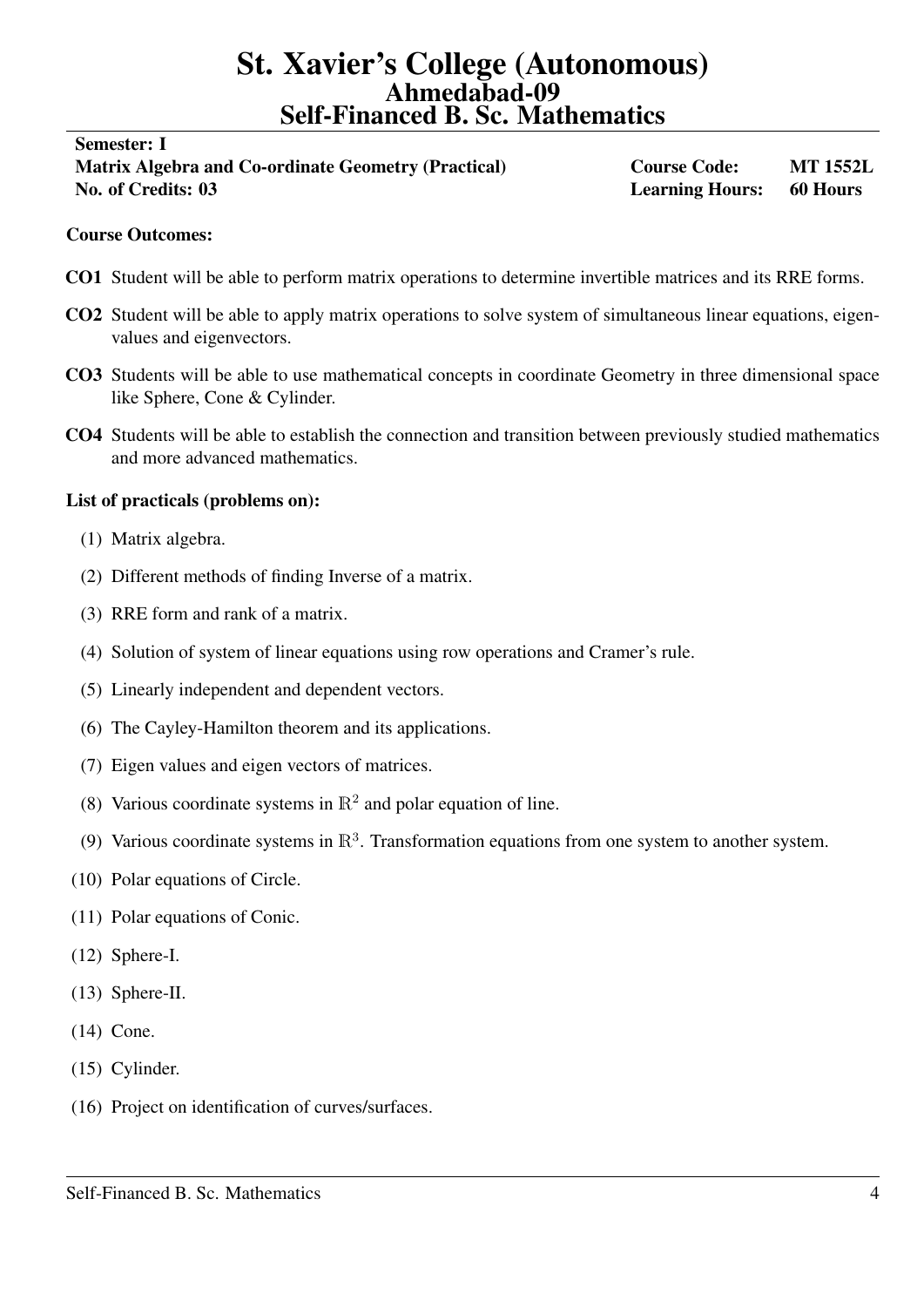# <span id="page-4-0"></span>Semester: II

Logic (Elective) Course Code: EG 1314 No. of Credits: 02 Learning Hours: 30 Hours

# Course Outcomes:

- CO1 Students will be able to apply the concepts of different connectives in logic.
- CO2 Students will be able to convert a logical statement into different normal forms.
- CO3 Students will be able to use the rule of inference in verifying the consistency of premises using direct and indirect method of proof.
- CO4 Students will be able to employ different quantifiers and concepts of bound and free variables in inference calculus.

# Unit 1: Mathematical Logic

Statement, negation, conjunction, disjunction, statement formulas and truth table, conditional and bi-conditional, well-formed formula, tautology, equivalence of formulas, duality law, tautological implications, functionally complete set of connectives, other connectives, D.N.F, C.N.F, P.D.N.F, P.C.N.F.

## Unit 2: Theory of Inference and the Predicate Calculus

Rules of inference, consistency of premises, the indirect method of proof, automatic theorem proving, Predicates, the statement function, variables, Quantifiers, predicate formulas, free and bound variables, the universe of discourse, the theory of inference for predicate calculus

- 1. Discrete Mathematical Structure with application to computer science  $-$  J. P. Trembly & R. Manohar, McGraw Hill.
- 2. Logic for computer science Uwe Schoning, Birkhauser, Boston.
- 3. Elements of Discrete Mathematics A computer oriented approach C. L. Liu, D. P. Mohapatra, TMT.
- 4. Discrete Mathematics N. Chandrasekaran, M. Umaparvathi, PHI.
- 5. Discrete Mathematics & Combinatorics T. Sengadir, Pearson.
- 6. Discrete Mathematics Schaum series.
- 7. Discrete Mathematics Kenneth Rosen.
- 8. Logic and Discrete Mathematics, A concise Introduction- Willem Conradie and Valentin Goranko, Wiley.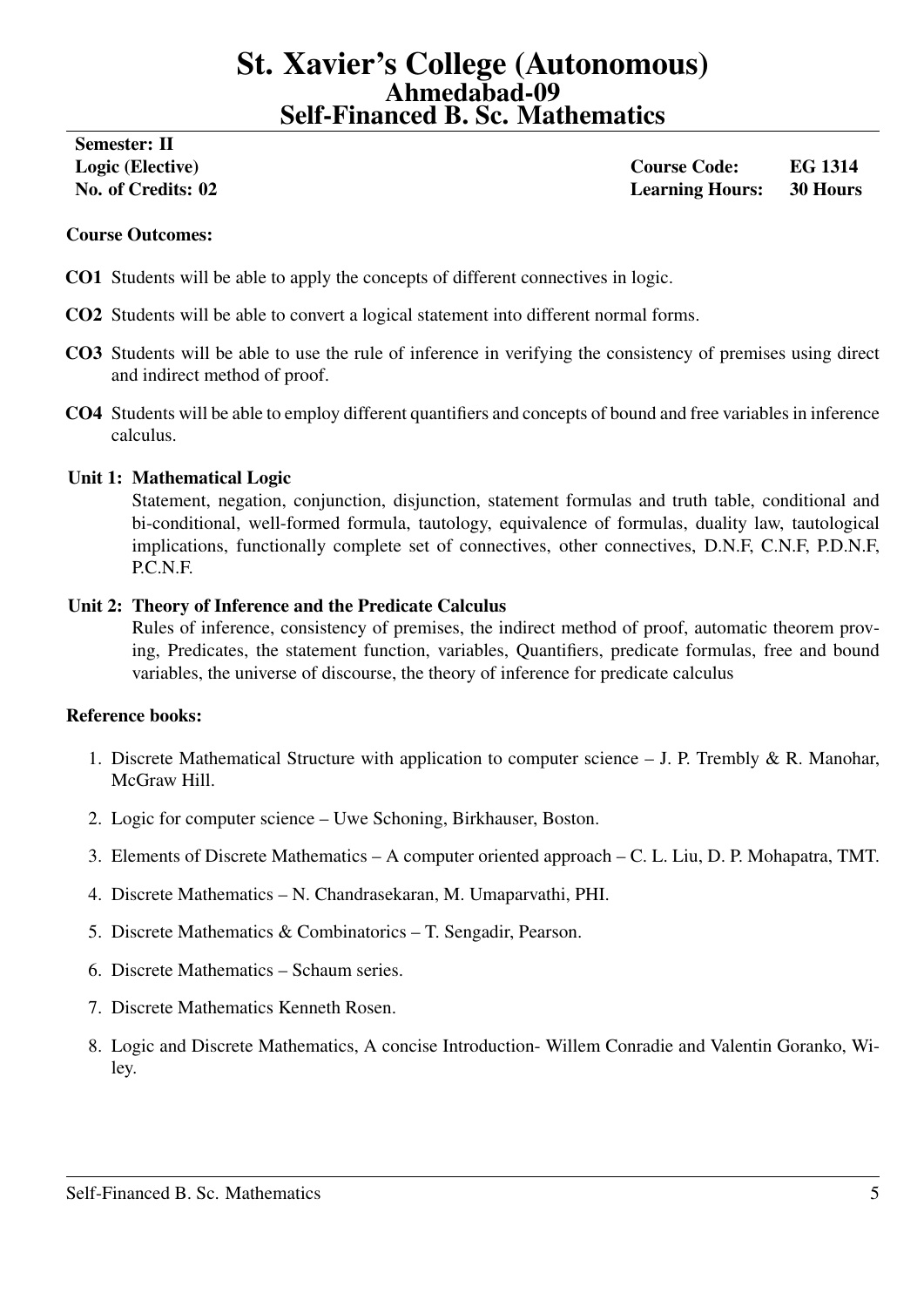# <span id="page-5-0"></span>Semester: II Calculus and Differential Equations (Theory) Course Code: MT 2551 No. of Credits: 04 Learning Hours: 60 Hours

# Course Outcomes:

- CO1 Students will be able to employ concepts of differential calculus like higher order derivative of several real valued functions.
- CO2 Students will be able to test the convergence of infinite series.
- CO3 Students will be able to obtain series expansion of several real valued functions of one variable.
- CO4 Students will be able to formulate real-life problems in form of ordinary differential equations.
- CO5 Students will be able to solve ordinary differential equations.

Prerequisites: Introduction of differential equations, its order and degree. Family of curves leading to differential equation and its solution in family of curves, different types of solutions (viz. General, particular and singular solutions). Constant of integration, boundary/initial conditions, differential equations of first order and first degree.

- Unit 1: Successive Differentiation: Introduction to successive derivatives, nth derivatives of some standard functions, Leibnitz theorem. Mean Value theorems: Rolle's mean value theorem, Lagrange's mean value theorem. Different forms of Lagrange's mean value theorem, Cauchy's mean value theorem, Applications of mean value theorems.
- Unit 2: Convergence and divergence of infinite series: Definition of series, Convergent and divergent series of real numbers, sum of series, different test of convergence of infinite series-convergence of geometric series, comparison test, practical comparison test, D'Alembert's ratio test, Cauchy's root test, alternating series, power series.

Taylor's and Maclaurin's Theorems (without proof), expansions of some standard functions as infinite power series without validity of the expansions.

Unit 3: Methods of solving differential equations of first order and degree one: Variable separable, Homogeneous and non- homogeneous differential equations, exact differential equations (without proof), Integrating factors, linear differential equation, Bernoulli's differential equation and Differential Equations reducible to them.

Method of solving differential equations of first order and higher degree solvable for y, solvable for  $x$ , solvable for  $p$  $\sqrt{ }$ where  $p =$  $\left(\frac{dy}{dx}\right)$ , Clairaut's differential equation, Lagrange's differential equation.

Unit 4: Linear differential equations of higher order and degree one: Differential operators. Linear differential equations of higher order and degree one with constant coefficients, Complementary and particular integrals. Inverse operator, operational methods for its solutions, Euler form of homogeneous linear differential equations with variable coefficients.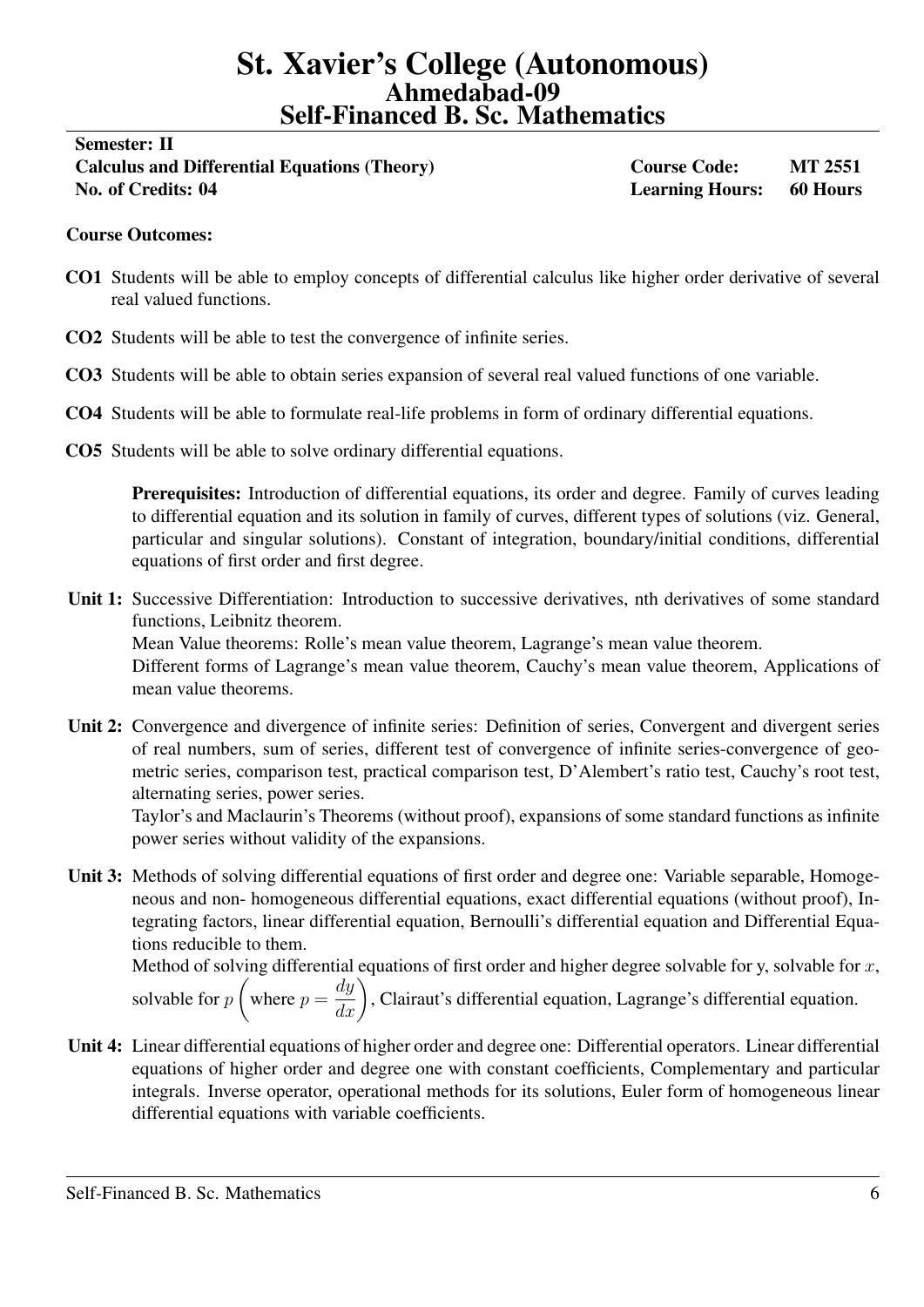- 1. Differential Caculus, Shanti Narayan, S. K. Mittal, S. Chand and Co. Publication.
- 2. Anton, Biven and Davis, Calculus, 10th edition, Willey Publication.
- 3. Thomas, Calculus early transcendental, Addison-Wesley person publication.
- 4. Integral calculus, Shanti Narayan, S. Chand Limited, 2005.
- 5. Elementary Differential Equations, Rainville and Bedient, Macmillan Publication.
- 6. Ordinary and Partial Differential Equations, M. D. Raisingania, S. Chand, 2009.
- 7. Differential Equations- D.A. Murray, Tata McGraw Hills.
- 8. Ordinary Differential Equations and Partial Differential Equations, Nita shah, PHI Ltd.
- 9. Theory and problems on Differential Equations- Frank Ayres, McGraw Hill Book Co., New York.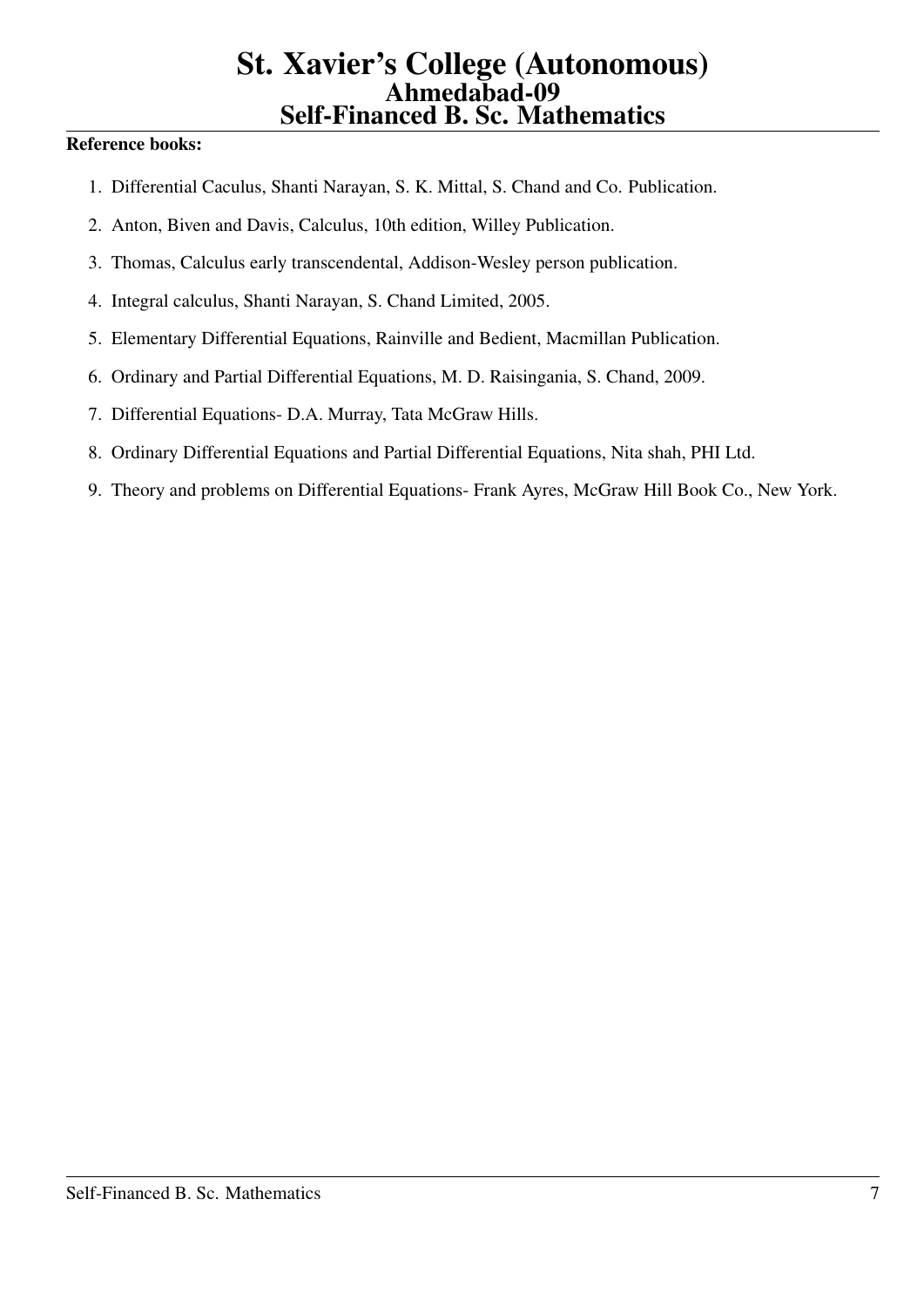#### <span id="page-7-0"></span>Semester: II

Calculus and Differential Equations (Practical) Course Code: MT 2552L No. of Credits: 03 Learning Hours: 60 Hours

#### Course Outcomes:

- CO1 Student will be able to plot the curves give in different forms.
- CO2 Student will be able to identify the behaviour of curve in given interval and at infinity.
- CO3 Student will be able to obtain series expansion of several real valued functions of one variable.
- CO4 Students will be able to solve ordinary differential equations.

# List of practicals (problems on):

- (1) Graphs of some Cartesian curves  $\mathbb{R}^2$ . (Trigonometric function, conic, polynomial)
- (2) Graphs of some parametric and polar curves in  $\mathbb{R}^2$ . (Cycloid, conic, asteroid, cardioids)
- (3) Discuss concavity and point of inflexion of the curve in  $\mathbb{R}^2$ .
- (4) To find asymptotes of curves including Cauchy's method.
- (5) Method of Integration: Partial fraction, Limit of sum using definite integral, Substitution method, Integration by parts.
- (6) Reduction formula only for definite integrals.
- (7) Application of Integration-I (Arc length and Area)
- (8) Application of Integration-II (Volume and surface Area)
- (9) Application of Leibniz theorem.
- (10) Discuss convergence of the infinite series.
- (11) Problems on Mean value theorem.
- (12) Expansion of function in infinite power series using Taylor's and Maclaurin's formula.
- $(13)$  Evaluate limits using L'Höspital's Rule.
- (14) The differential equations of order 1 and degree 1.
- (15) The differential equations of order 1 and higher degree.
- (16) The differential equations of higher order and degree 1.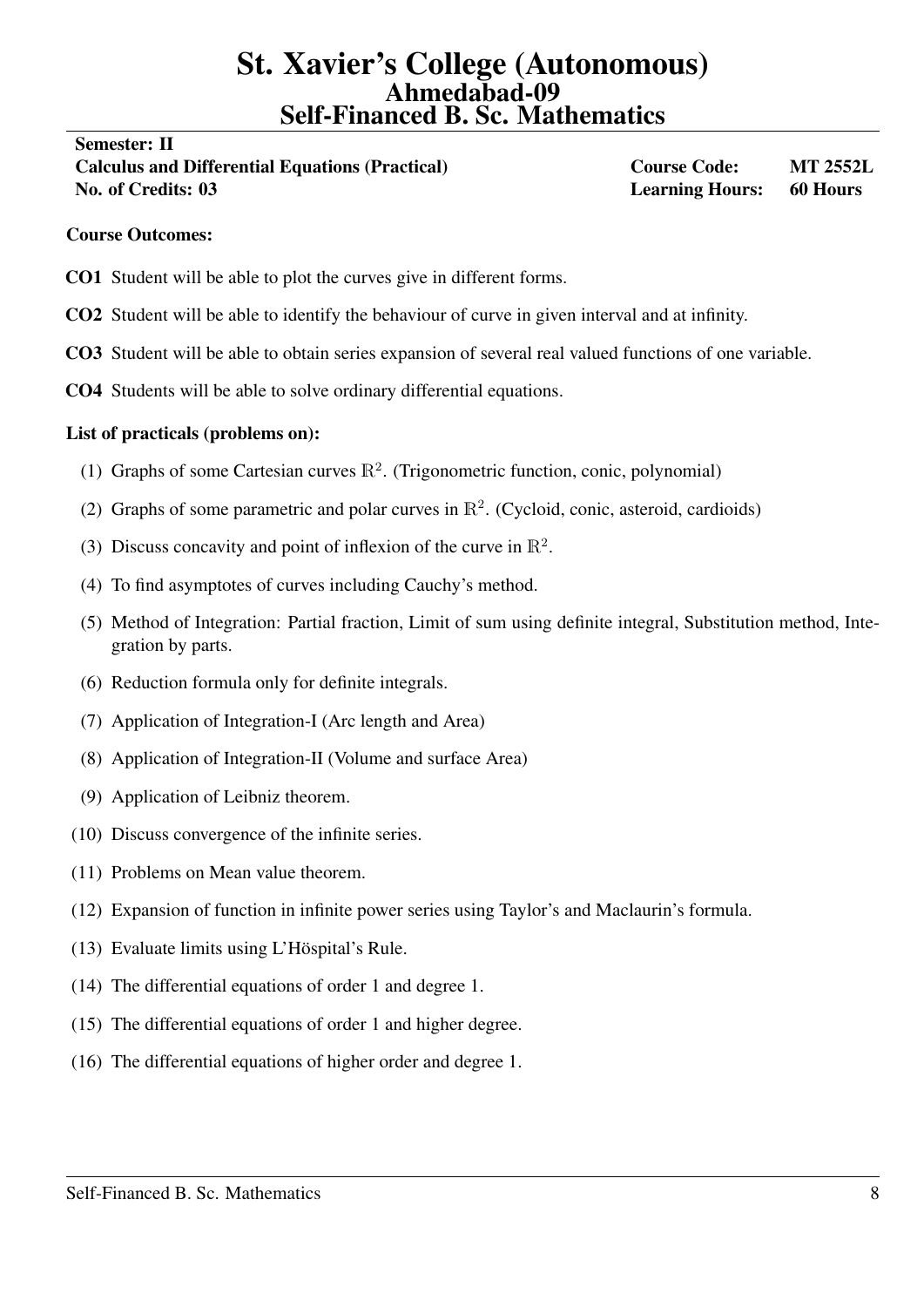# <span id="page-8-0"></span>Semester: III Differential Calculus of Several Variables (Theory) Course Code: MT 3551 No. of Credits: 04 Learning Hours: 60 Hours

# Course Outcomes:

- CO1 Student will be able to understand the concepts of several variables in terms of their limits, continuity and differentiability.
- CO2 Student will be able to understand the conditions on differentiability of functions of several variables.
- CO3 Students will be able to obtain the partial derivatives of functions of several variables and use them to optimize the function.
- CO4 Students will be able to apply the concept of partial differentiation in obtaining series expansion and different concepts in geometry.

# Unit 1: Limit-Continuity of function of several variables and partial derivatives

Introduction to function of several variables, rectangular and spherical neighborhood of a point in  $\mathbb{R}^n$ , Limit of function of several variables, concept of iterated limits, limit and path, continuity of function of several variables.

# Unit 2: Differentiability of function of several variables-I

Directional derivatives, Introduction to partial derivatives and their geometric interpretation, higher order partial derivatives and problems. Differentiability of function of two variables, theorems on differentiability conditions and their converses, Schwartz's theorem and Young's theorem on mixed partial derivatives.

## Unit 3: Differentiability of function of several variables-II

Differential of function of two variables, Chain rules for differentiability, derivatives of implicit functions. Homogeneous functions, Euler's theorem for homogeneous functions of n-variables, Extreme values of functions of two variables and its converse, Lagrange's method of undetermined multipliers (only problems to be asked).

## Unit 4: Applications of partial derivatives

Taylor's Theorem for function of two variables (proof of two variables only), Maclaurin's theorem, problems on Taylor's and Maclaurin's theorems, multiple points, different types of double points and examples, radius of curvature for Cartesian-parametric-polar equations of a curve in Application to geometry.

- 1. Mathematical Analysis S. C. Malik and Savita Arrora, Second Edition, New Age Int. (P) Ltd.
- 2. Differential Calculus Shanti Narayan.
- 3. Calculus David V. Widder- PHI-second edition.
- 4. Calculus & Analytic Geometry G. B. Thomas & R. L. Finney Addison- Wesley pub. India.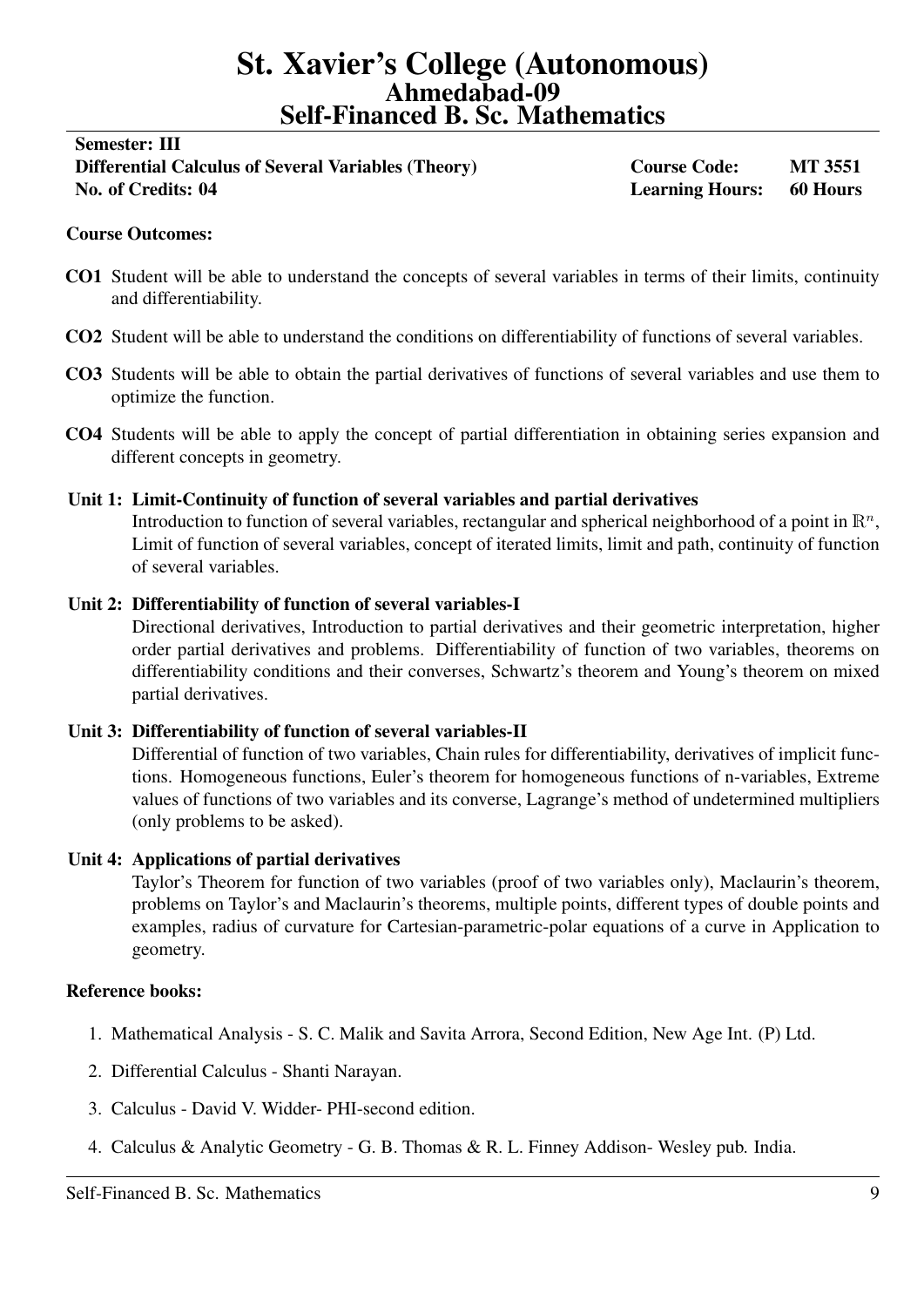- 5. Calculus with Early Transcendental functions James Stewart, Indian Edition, Engage Learning India Pvt Ltd.
- 6. Advanced Calculus Volume I & II T. M. Apostol.
- 7. Howard Anton, Stephen Davis and Irl Bivens. Calculus: a new horizon. New York: Wiley, 1999.
- 8. The calculus with analytic geometry, Louis Leithold, Harper & Row, 5th edition, 1986.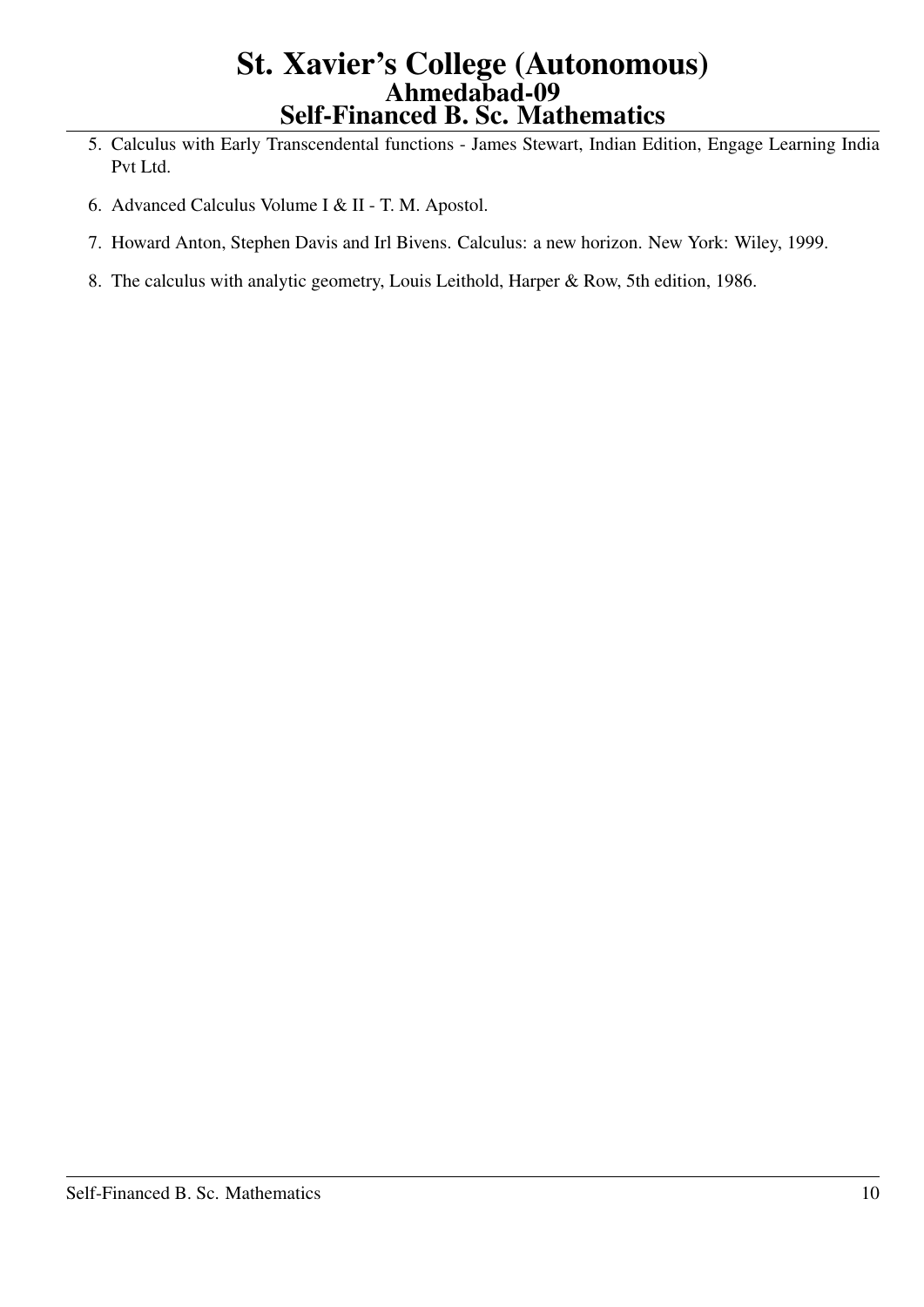# <span id="page-10-0"></span>Semester: III Introduction to Linear Algebra (Theory) Course Code: MT 3552 No. of Credits: 04 Learning Hours: 60 Hours

## Course Outcomes:

- CO1 Student will be able to understand the concept of vector space and its subspace and its properties.
- CO2 Student will be able to use the concept of linear combination and obtain the basis and dimension of vector spaces and subspaces.
- CO3 Students will be able to understand the concept of linear transformation and obtain their range and kernel.
- CO4 Student will be able to associate a matrix to the linear transformation and apply in related examples.

Prerequisites: Relation, Equivalence Relation, Binary Operation.

- Unit 1: Vector space: definition, examples, properties, subspaces, span of a set, operations of subspaces, sum and direct sum of subspaces, linear variety.
- Unit 2: Finite linear combination, linear dependence/independence, basis and dimension of a vector space, dimension theorem.
- Unit 3: Linear transformations, range and kernel of a linear map, rank and nullity of a linear map, rank - nullity theorem, inverse of a linear map, consequences of rank - nullity theorem, isomorphism, operation equation.
- Unit 4: Matrix associated with a linear map, linear map associated with a matrix, linear operations in  $\mu_{(m,n)}$ , dimension theorems for  $\mu_{(m,n)}$  and  $L(U, V)$ . Rank - Nullity of matrices and verification of the ranknullity theorem for matrices.

#### Text book:

An Introduction to Linear Algebra - V. Krishnamurthy & others. (Affiliated East-West press, New Delhi)

- 1. Linear Algebra: a Geometric Approach S. Kumaresan, PHI.
- 2. Linear Algebra with Applications Otto Bretscher, 3rd edition, Pearson Education.
- 3. An Introduction to Linear Algebra I. K. Rana, Ane Books Pvt. Ltd., New Delhi.
- 4. Matrix and Linear Algebra K. B. Datta, Prentice Hall, New Delhi.
- 5. Linear Algebra: Theory & Appl. Ward Cheney & David Kincaid Viva Books, Jones & Bartlett.
- 6. Vector Calculus, Linear Algebra & Differential Forms: A unified approach Hubbard J. & Hubbard B. Prentice Hall 1999.
- 7. Introduction to Linear Algebra Serge Lang, Springer, India.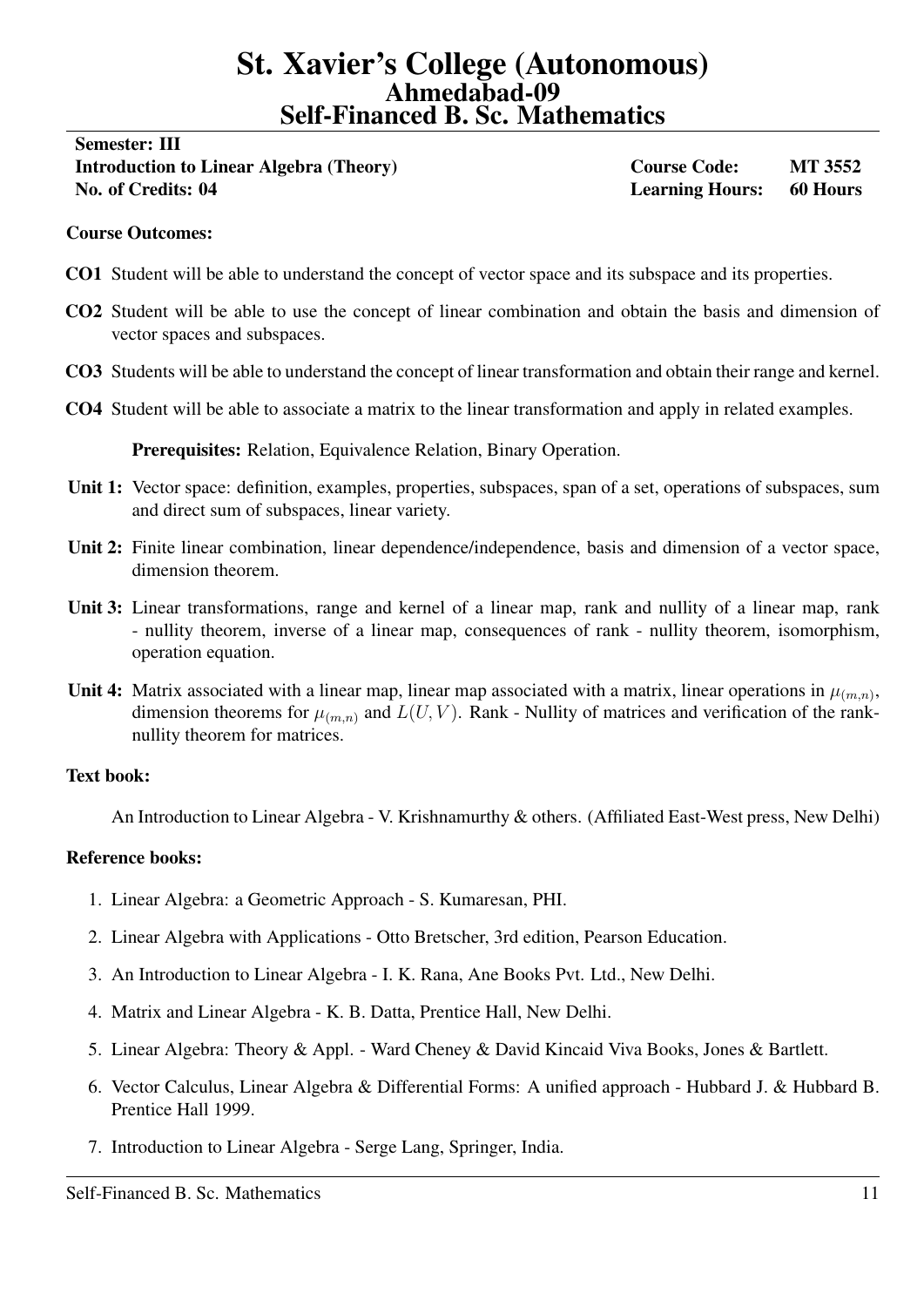- 8. Finite Dimension Vector Spaces P. R. Halmos.
- 9. Linear Algebra Problem Book P. R. Halmos.
- 10. Linear Algebra with Applications Jeanne, L. Agnew & Robert C. Knapp Brooks / Col publishing Co, California.
- 11. A First Course in Linear Algebra Dr. Aloknath Chakrabarti, Tata McGraw-Hill Edu. Pvt. Ltd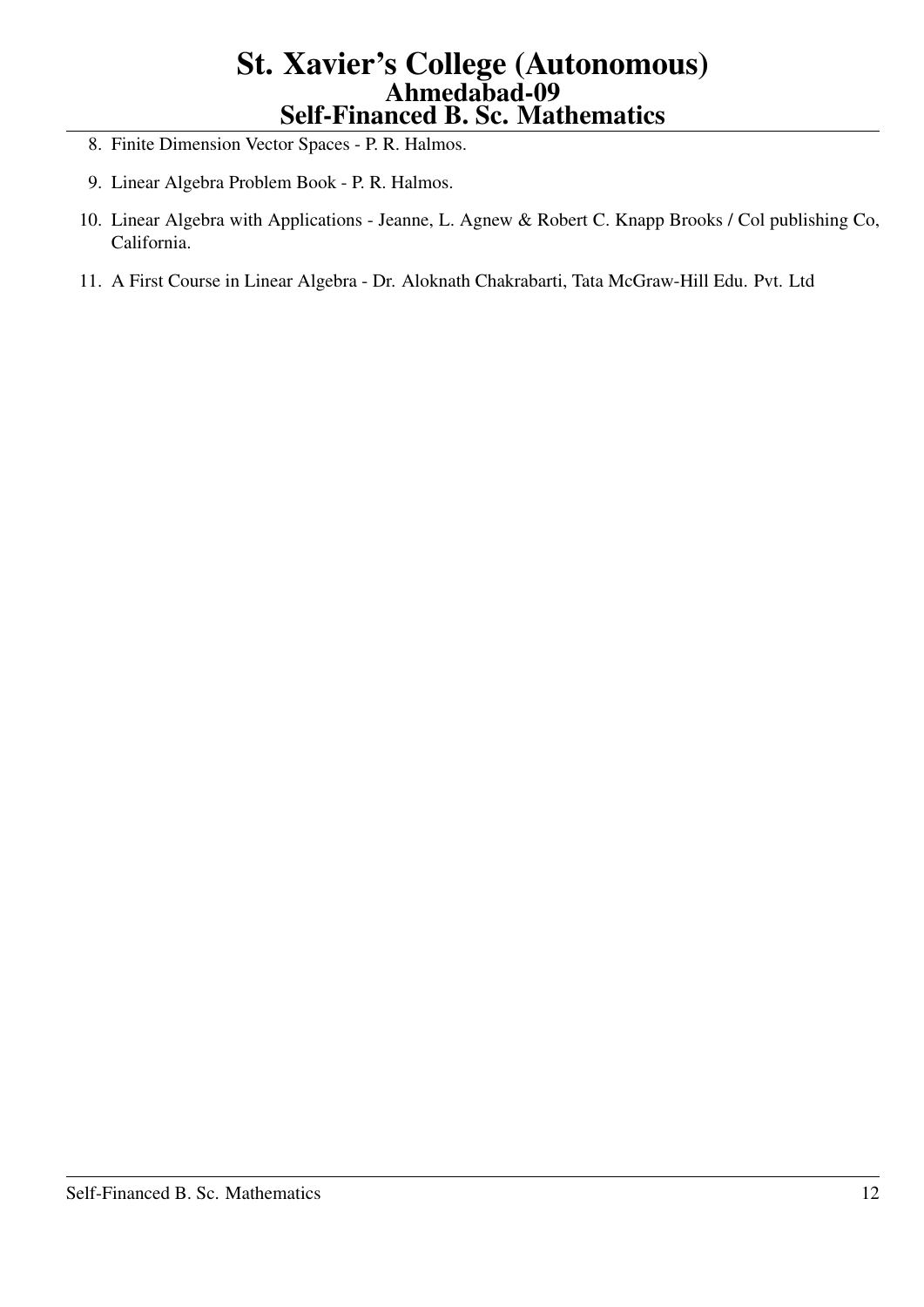#### <span id="page-12-0"></span>Semester: III

Computer Oriented Numerical Methods - I (CONM - I)(Practicals) Course Code: MT 3553L No. of Credits: 2.5 Learning Hours: 60 Hours

## Course Outcomes:

- CO1 Student will be able to find different least squares and implement them using programming language.
- CO2 Student will be able to find differentiation using various numerical methods and implement them using programming language.
- CO3 Student will be able to solve system of linear equations using different numerical methods and implement them using programming language.
- CO4 Student will be able to find the value of the function at a given point using different numerical methods and implement them using programming language.

Note: The following is a list of practicals to be implemented using C++ or Python programming language. Each practical should be written in general form as far as possible and output must be in the tabular form wherever is needed. Students should be given the fundamental mathematical knowledge of each practical topic for better understanding and are encouraged to do practical in C++ or python of their choice.

#### List of practicals (problems on):

- (1) Linear and quadratic least squares.
- (2) Exponential and power least squares.
- (3) Differentiation based on  $n + 1$  points.
- (4) Newton's divided formula for differentiation.
- (5) Back substitution for solving system of linear equations in upper triangle form.
- (6) Gauss elimination method for solving system of linear equations.
- (7) Guass-Jacobi method for solving system of linear equations.
- (8) Gauss-Seidel method for solving system of linear equations.
- (9) Newton's forward interpolation formula.
- (10) Newton's backward interpolation formula.
- (11) Lagrange's interpolation formula.
- (12) Newton's divided interpolation.
- (13) Newton's divided inverse interpolation.
- (14) Lagrange's inverse interpolation.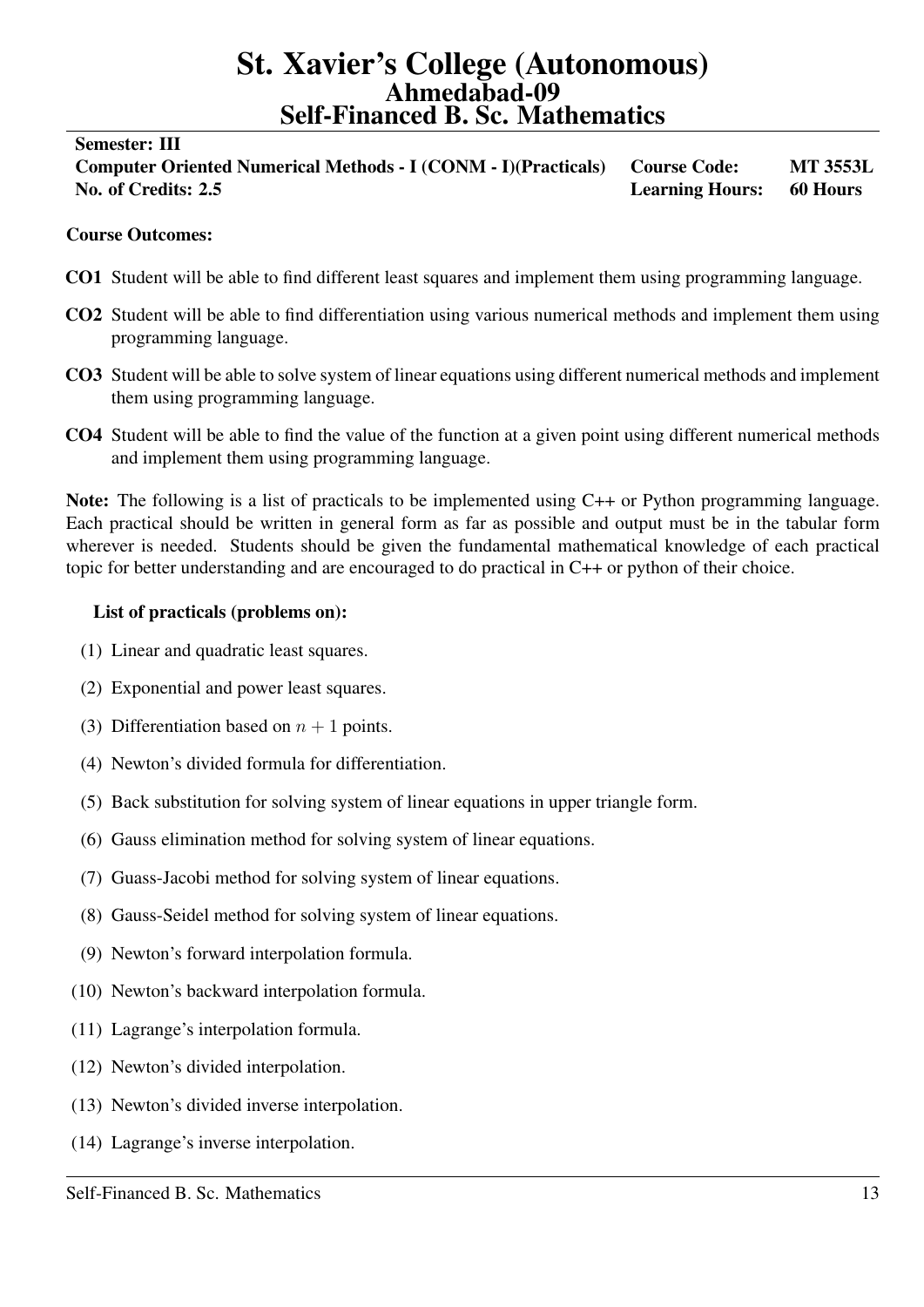(15) Project preparation.

(16) Project presentation.

- 1. Numerical methods for mathematics, science and engineering by John H Mathews (2nd edition) Prentice Hall of India. (For Algorithms).
- 2. Numerical analysis and computational procedure by Dr. S.A. Mollah, Books and Allied(P) Ltd. (For Mathematical concepts of Numerical Analysis)
- 3. Computer Oriented Numerical Methods- V. Rajaraman, Prentice Hall of India.
- 4. Introductory Methods of Numerical Analysis S S Sastry, Prentice Hall of India.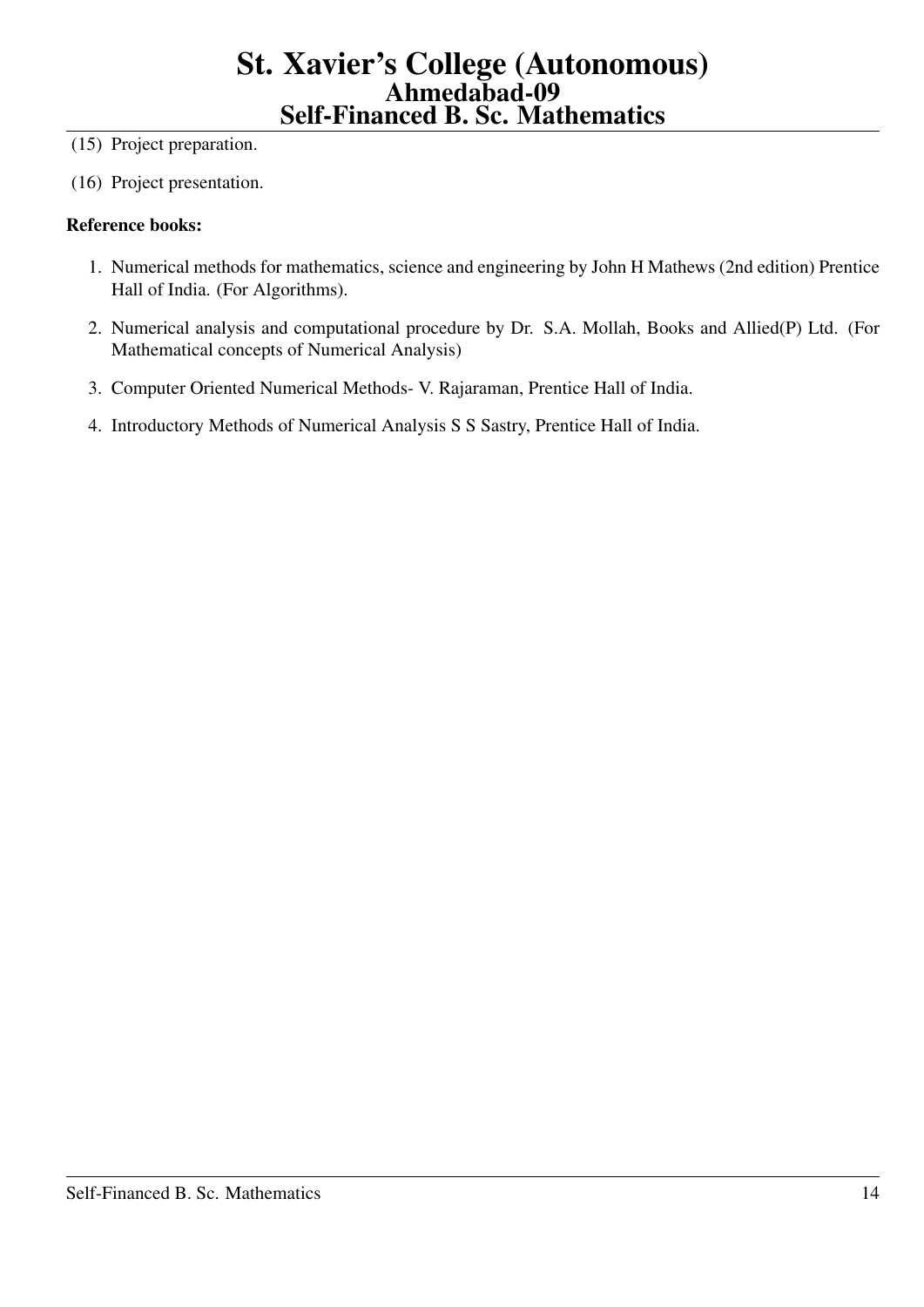#### <span id="page-14-0"></span>Semester: III

Elementary Combinatorics (Theory-Elective) Course Code: EG xxxx No. of Credits: 02 Learning Hours: 30 Hours

#### Course Outcomes:

- CO1 Student will be able to apply various elementary counting techniques for counting problems.
- CO2 Student will be able to apply binomial theorem and Pascal's triangle.
- CO3 Student will be able to pigeon hole principle and Ramsey theory for various problems.
- CO4 Student will be able to Principle of Inclusion and Exclusion in various counting problems.
- Unit 1: Permutations and Combinations: Basic Counting Principles, Permutations, Circular Permutations, Combinations, The injection and Bijection Principles, Arrangements and selection with Repetitions, Distribution Problems.
- Unit 2: Binomial Coefficients and Multinomial Coefficients: The Binomial Theorem, Combinatorial Identities, The Pascal's Triangles, Chu Shin-Chie's Identity, Shortest Routes in a Rectangular Grid, Some properties of Binomial Coefficients, Multinomial Coefficients and the Multinomial Theorem.

## Text book:

Principles and Techniques in Combinatorics - Chen Chuan Chong and Koh Khee Meng, World Scientific Chapters 1 and 2.

- 1. Combinatorial Techniques, Sharad Sane, Hindustan Book Agency
- 2. Combinatorics including concepts of Graph Theory V. K. Balakrishnan, Schaum's Outline Series, McGraw-Hill, INC.
- 3. A Path to Combinatorics for Undergraduates Counting Strategies Titu Andreescu and Zuming Feng, Birkhauser.
- 4. Introduction to Combinatorial Mathematics C. L. Liu, McGraw Hill Book Company.
- 5. Introduction to Combinatorics 4th edition, Richard A. Brualdi, Pearson Education.
- 6. An Excursion in Mathematics, M. R. Modak, S. A. Katre, V. V. Acharya and V. M. Sholapurkar, BhaskaracharyaPratishthana, Pune.
- 7. A First Course in Graph Theory and Combinatorics, Sebastian M. Cioaba and M. Ram Murty, Hindustan Book Agency.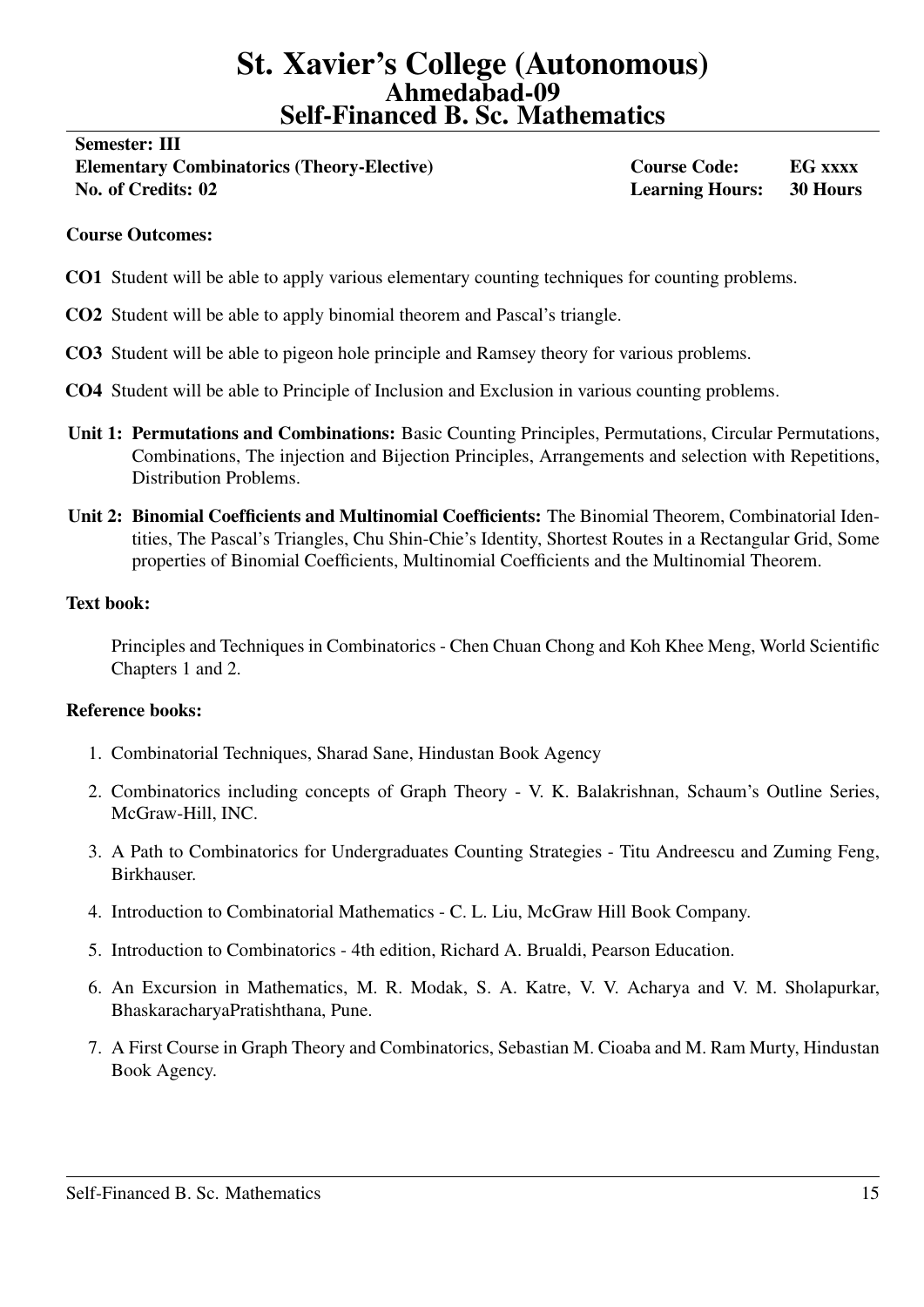# <span id="page-15-0"></span>Semester: IV Integral Calculus of Several Variables (Theory) Course Code: MT 4551 No. of Credits: 04 Learning Hours: 60 Hours

# Course Outcomes:

- CO1 Students will be able to understand the concept of multiple integral and solve examples using various methods.
- CO2 Students will be able to evaluate various definite integral using Beta and Gamma functions and their properties.
- CO3 Students will be able to understand the concept of vector calculus and use them to verify Green's theorem, Gauss's Divergence theorem and Stoke's theorem.
- CO4 Student will be able to understand the concept of partial differential equations and solve them using various methods.

## Unit 1: Multiple integrals

Introduction to double integral, repeated or iterated integral, double integral over a closed region, evaluation of double integral, changing the order of double integral, triple integrals, Iterated triple integrals, Geometrical interpretation of double and triple integrals and problems based on it, Introduction to Jacobian (only definition), transformation of double and triple integrals.

## Unit 2: Beta and Gamma functions and Vector Calculus

Definition of beta and gamma functions, properties of beta and gamma functions, relation between beta and gamma functions, duplication formula, evaluation of definite integrals using beta-gamma functions.

Definition of gradient, divergence and curl, properties of theses operators.

## Unit 3: Line surface and volume integrals

Definition of line integral, Green's theorem, surface and volume integral, Gauss's divergence theorem, Stoke's theorem, verification of the three theorems and problems based on the theorems.

## Unit 4: Partial Differential Equations

Formation of Partial differential equations by the elimination of arbitrary constants and arbitrary functions, Partial differential equations of the first order, the complete and particular integrals, Lagrange's solution of the linear equation, Some special types of equations which can be solved easily by the methods other than Charpit's method.

- 1. Mathematical Analysis S. C. Malik and Savita Arrora, Second Edition, New Age Int.(P) Ltd.
- 2. Integral calculus Shanti Narayan.
- 3. Calculus David V. Widder, Second Edition, PHI.
- 4. Calculus: Early Transcendentals, James Stewart, Indian Edition, Cengage Learning India Pvt Ltd.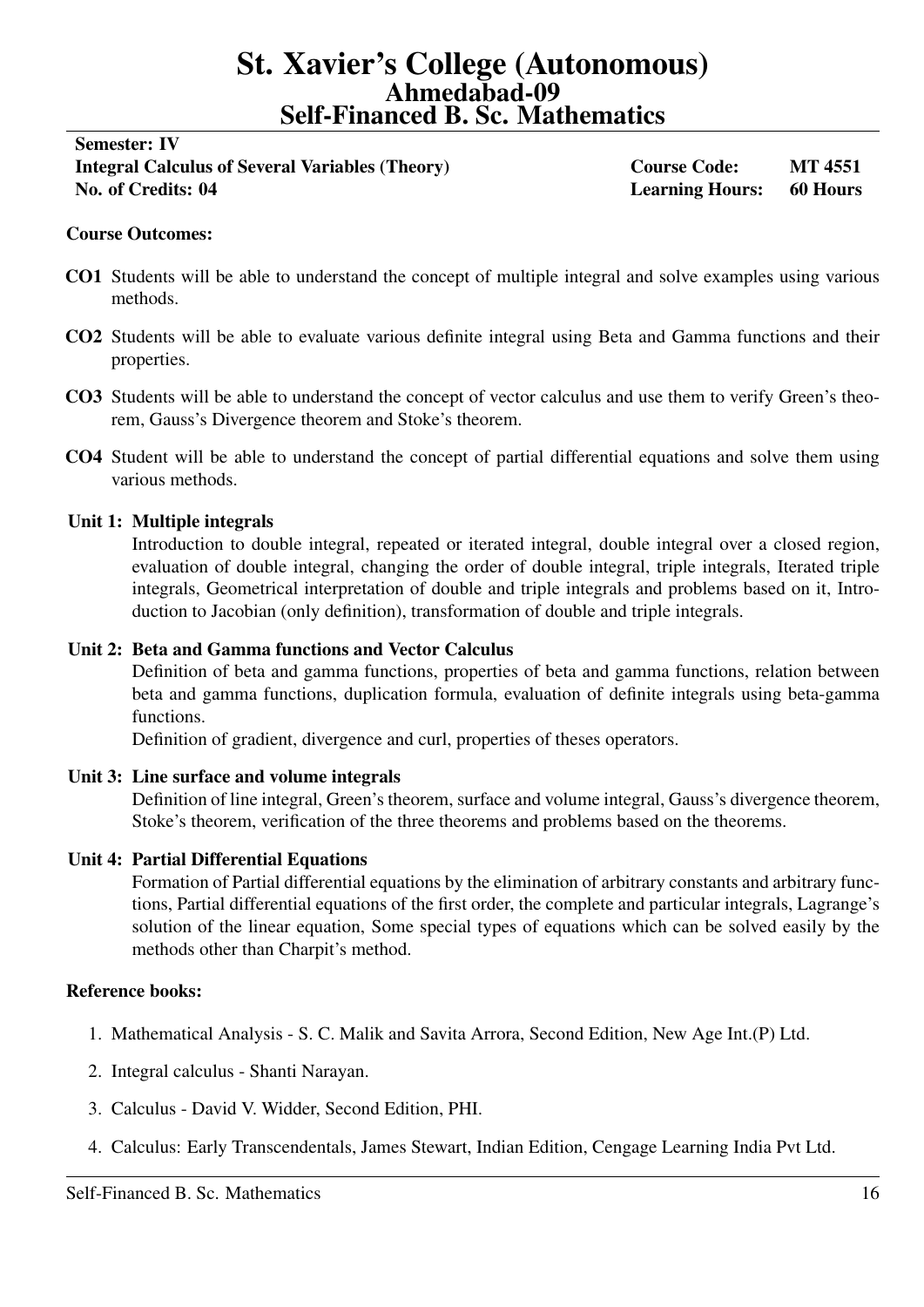- 5. Partial Differential Equations T. Amarnath.
- 6. Ordinary and Partial Differential Equations Nita H Shah, PHI Learning.
- 7. Calculus & Analytic Geometry G. B. Thomas & R. L. Finney, Addison Wesley pub. India.
- 8. Elements of Partial Differential Equations- Ian N. Sneddon, McGraw Hill co.
- 9. Advanced Calculus Volume I & II T. M. Apostol.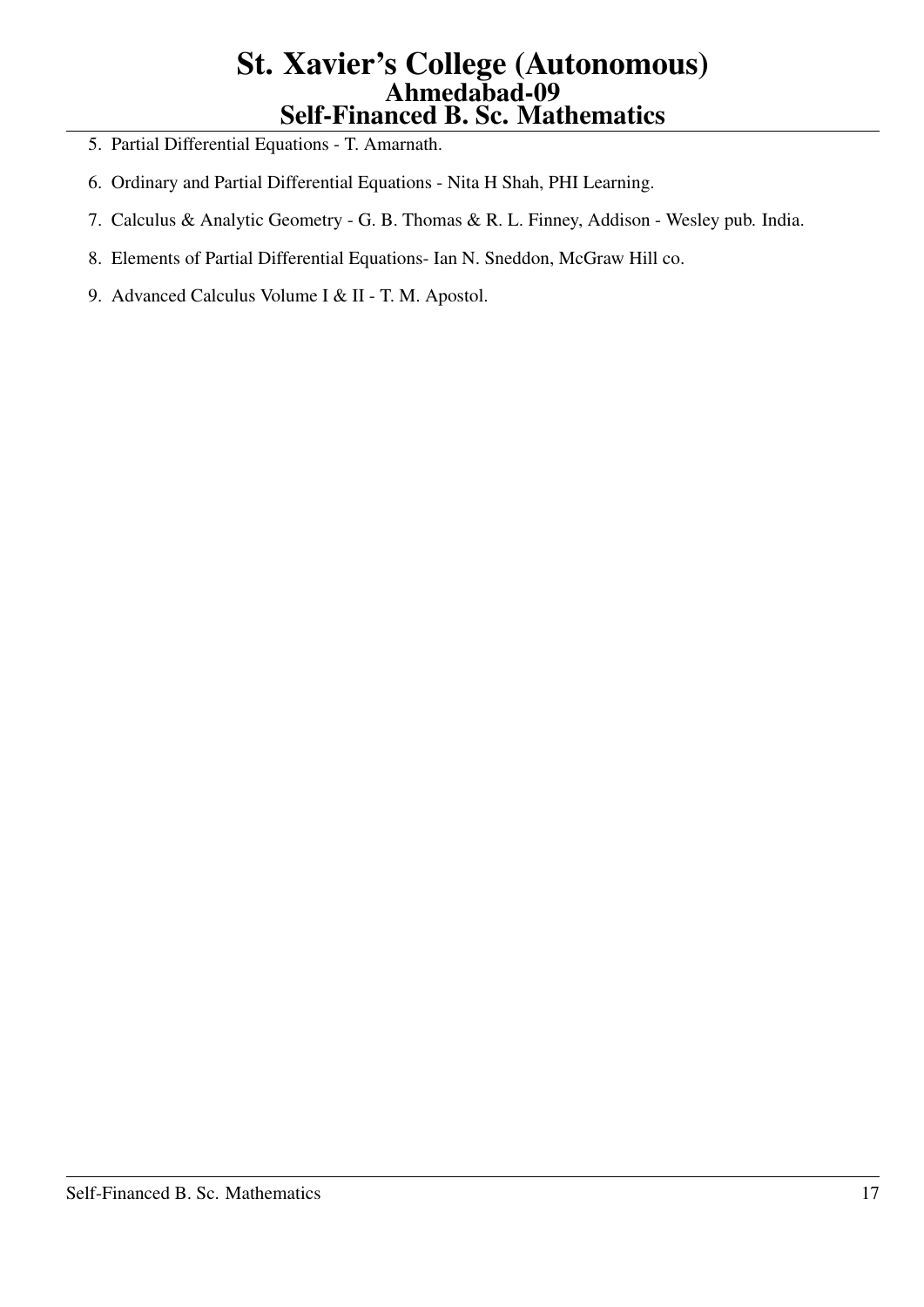# <span id="page-17-0"></span>Semester: IV

Linear Algebra (Theory) Course Code: MT 4552 No. of Credits: 04 Learning Hours: 60 Hours

## Course Outcomes:

- CO1 Student will be able to do the transformation of regions in vector space by using various methods.
- CO2 Student will be able to understand the concept of inner product space and orthonormalize the basis.
- CO3 Student will be able to identify quadratic curves as well as quadratic surfaces using diagonalization of a square matrix.
- CO4 Students will be able to use the concept of linear algebra and solve some related problems.
- CO5 Student will be able to apply the knowledge of Eigen values and Eigen vectors of square matrices in linear operators and solve related examples.
- Unit 1: Composition of Linear Maps, The Space  $L(U, V)$ , Operator Equation, Linear Functional, Dual Spaces, Dual of Dual, Dual Basis Existence Theorem, Annihilators, Bilinear Forms.
- Unit 2: Inner Product Space, Norm, Cauchy-Schwarz Inequality, Orthogonalization and Orthonormalization of Basis, Gram-Schmidt Orthogonalization Process. Orthogonal Complement and its properties. Orthogonal Transformations.
- Unit 3: Determinants and their properties. Value of determinant, Basic results, Laplace expansion, Cramer's rule.
- Unit 4: Eigenvalues and Eigenvectors of linear operators and square matrices, Caley-Hamilton's Theorem and its verification. Application to reduction of Quadrics, Classification of Quadrics, Diagonalization of real and symmetric Matrices, Spectral Theorem.

## Text books:

- 1. An Introduction to Linear Algebra V. Krishnamurthy and others, Affiliated East- West press, New Delhi.
- 2. Linear Algebra a Geometric Approach S. Kumaresan, PHI.
- 3. Linear Algebra -I H Sheth, Nirav Prakashan.

- 1. Linear Algebra with Applications Otto Bretscher, 3rd edition, Pearson Education.
- 2. An Introduction to Linear Algebra I. K. Rana, Ane Books Pvt. Ltd., New Delhi.
- 3. Matrix and Linear Algebra by K. B. Datta, Prentice Hall, New Delhi.
- 4. Linear Algebra: Theory & Applications Ward Cheney & David Kincaid Viva Books, Jones & Bartlett.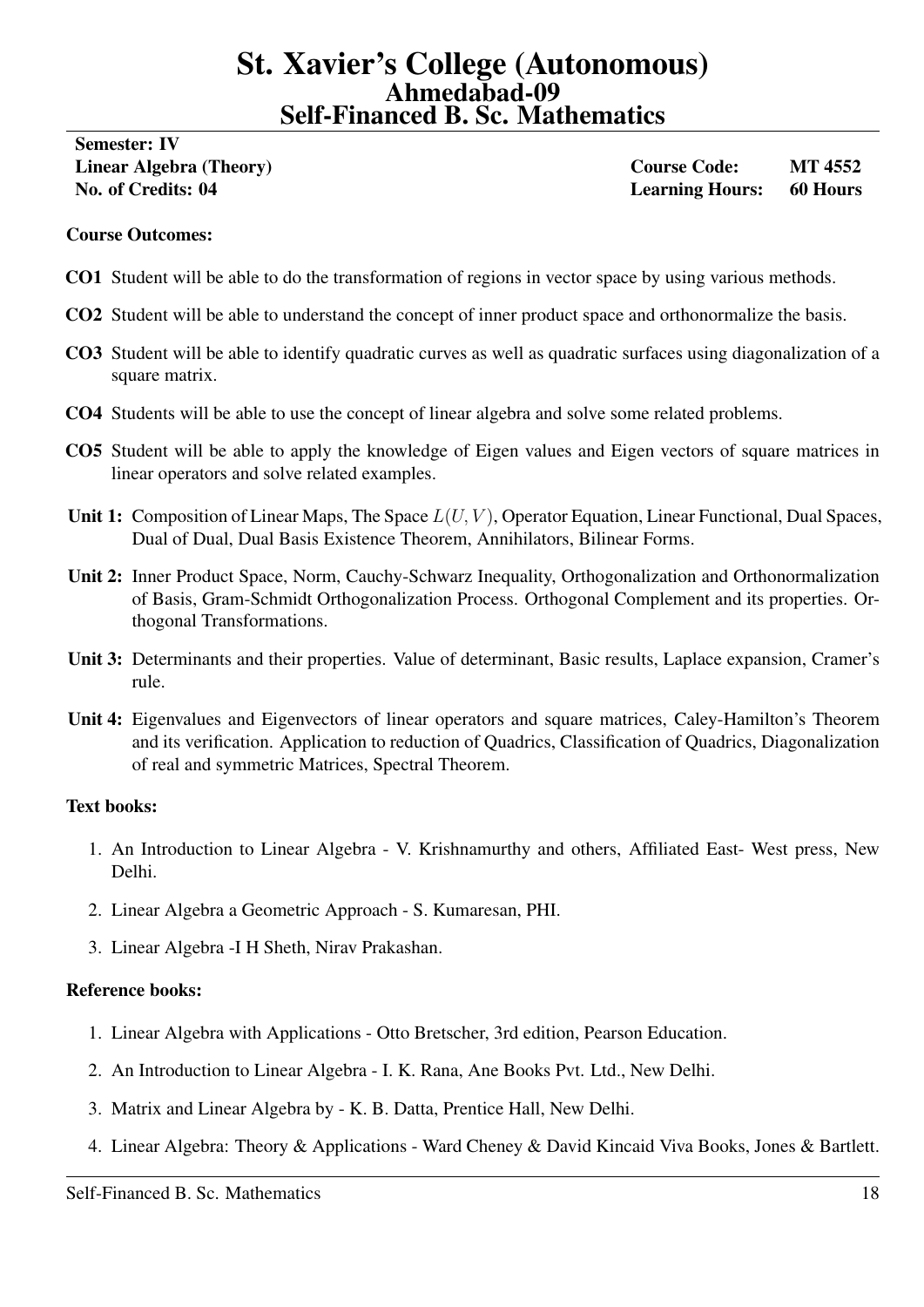- 5. Vector Calculus, Linear Algebra & Differential Forms: A unified approach Hubbard J & Hubbard B., Prentice Hall 1999.
- 6. Linear Algebra with Applications -Jeanne, L. Agnew & Robert C. Knapp Brooks / Col publishing Co, California.
- 7. A First Course in Linear Algebra Dr. Aloknath Chakrabarti, Tata McGraw-Hill Edu. Pvt. Ltd.
- 8. Elementary linear algebra with applications- H. Anton, 9th edition, Wiley-India.(2008)
- 9. Linear Algebra and its applications- G. Strang,4th eEdition, Thomson.(2006)
- 10. Linear algebra- Kenneth M Hoffman and Ray Kunze, 2nd edition, Prentice Hall Inc.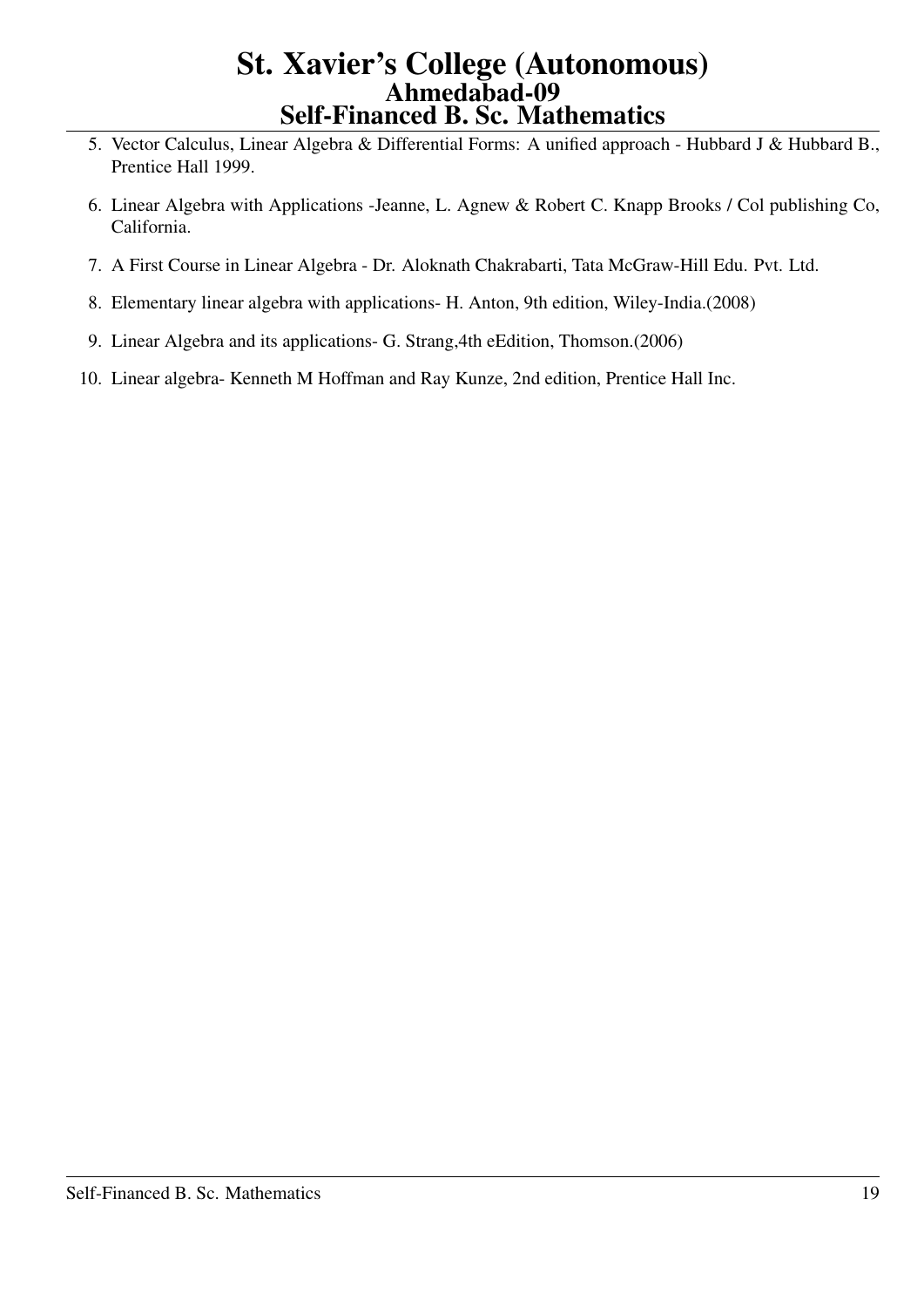#### <span id="page-19-0"></span>Semester: IV

Computer Oriented Numerical Methods - II (CONM - II)(Practicals) Course Code: MT 4553L No. of Credits: 2.5 Learning Hours: 60 Hours

### Course Outcomes:

- CO1 Student will be able to find the value of the function at a given point using different numerical methods and implement them using programming language.
- CO2 Student will be able to find the value of a polynomial of degree  $n$ , its derivative and integral at a given point using synthetic division method and implement them using programming language.
- CO3 Student will be able to find the integration of a given function using different numerical methods and implement them using programming language.
- CO4 Student will be able to solve initial value problems using various numerical methods and implement them using programming language.

Note: The following is a list of practicals to be implemented using C++ or Python programming language. Each practical should be written in general form as far as possible and output must be in the tabular form wherever is needed. Students should be given the fundamental mathematical knowledge of each practical topic for better understanding and are encouraged to do practical in C++ or python of their choice.

#### List of practicals (problems on):

- (1) Bisection Method
- (2) False Position Method
- (3) Secant Method and Newton-Raphson Method
- (4) Fixed point Iteration method
- (5) To find value of a polynomial of degree  $n$  and its derivative and integral at a given point using synthetic division method.
- (6) Numerical integration using composite trapezoidal rule
- (7) Numerical integration using composite Simpsons 1/3 rule and composite Simpsons 3/8 rule.
- (8) Numerical integration using composite Weddles Rule
- (9) Numerical integration using recursive trapezoidal rule.
- (10) Romberg Integration
- (11) Solution of I.V.P using Eulers method
- (12) Solution of I.V.P using Modified Eulers method
- (13) Solution of I.V.P using Runge-Kuttas method of order 2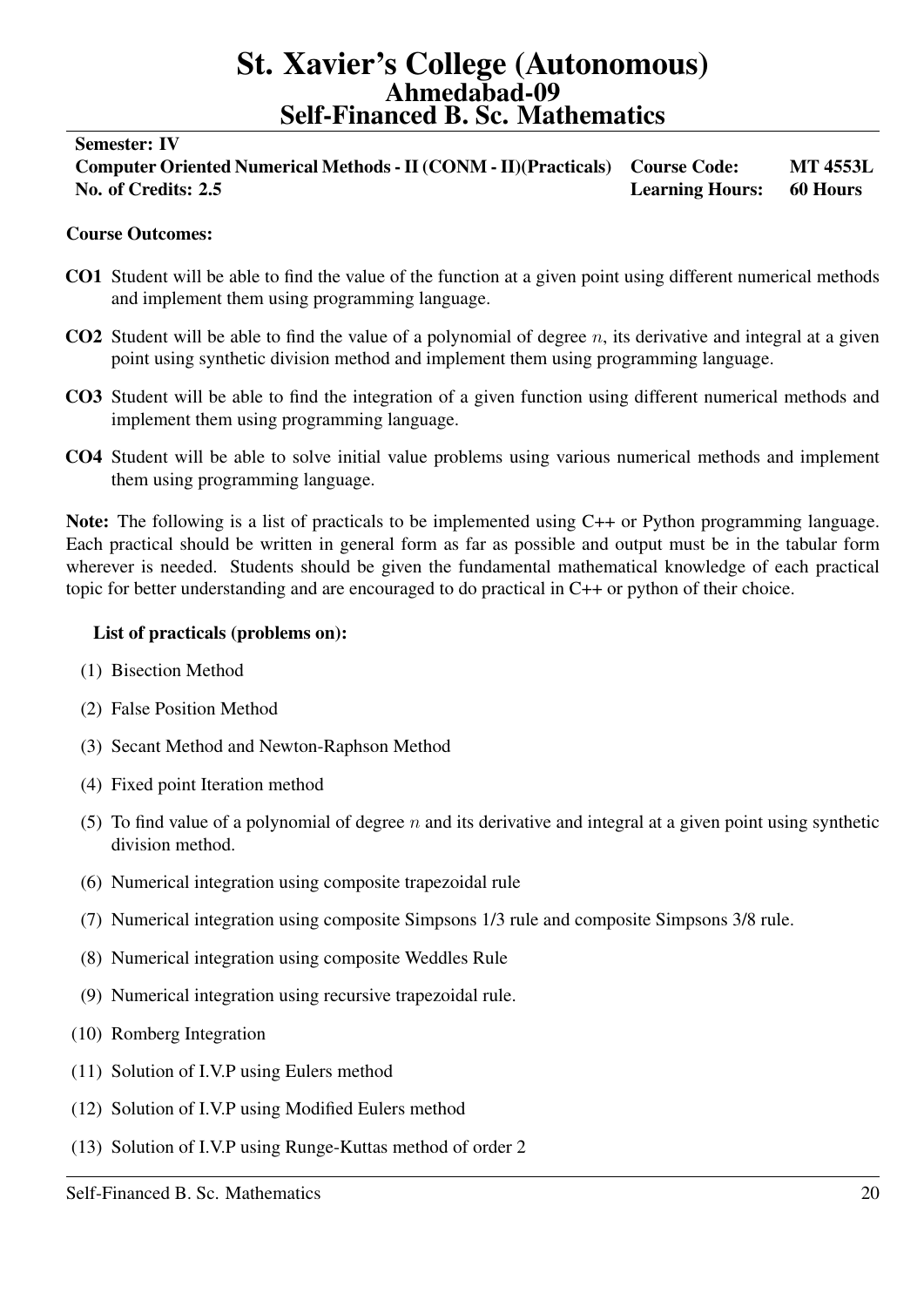- (14) Solution of I.V.P using Runge-Kutas method of order 4
- (15) Project preparation.
- (16) Project presentation.

- 1. Numerical methods for mathematics, science and engineering by John H Mathews (2nd edition) Prentice Hall of India. (For Algorithms).
- 2. Numerical analysis and computational procedure by Dr. S.A. Mollah, Books and Allied(P) Ltd. (For Mathematical concepts of Numerical Analysis)
- 3. Computer Oriented Numerical Methods- V. Rajaraman, Prentice Hall of India.
- 4. Introductory Methods of Numerical Analysis S S Sastry, Prentice Hall of India.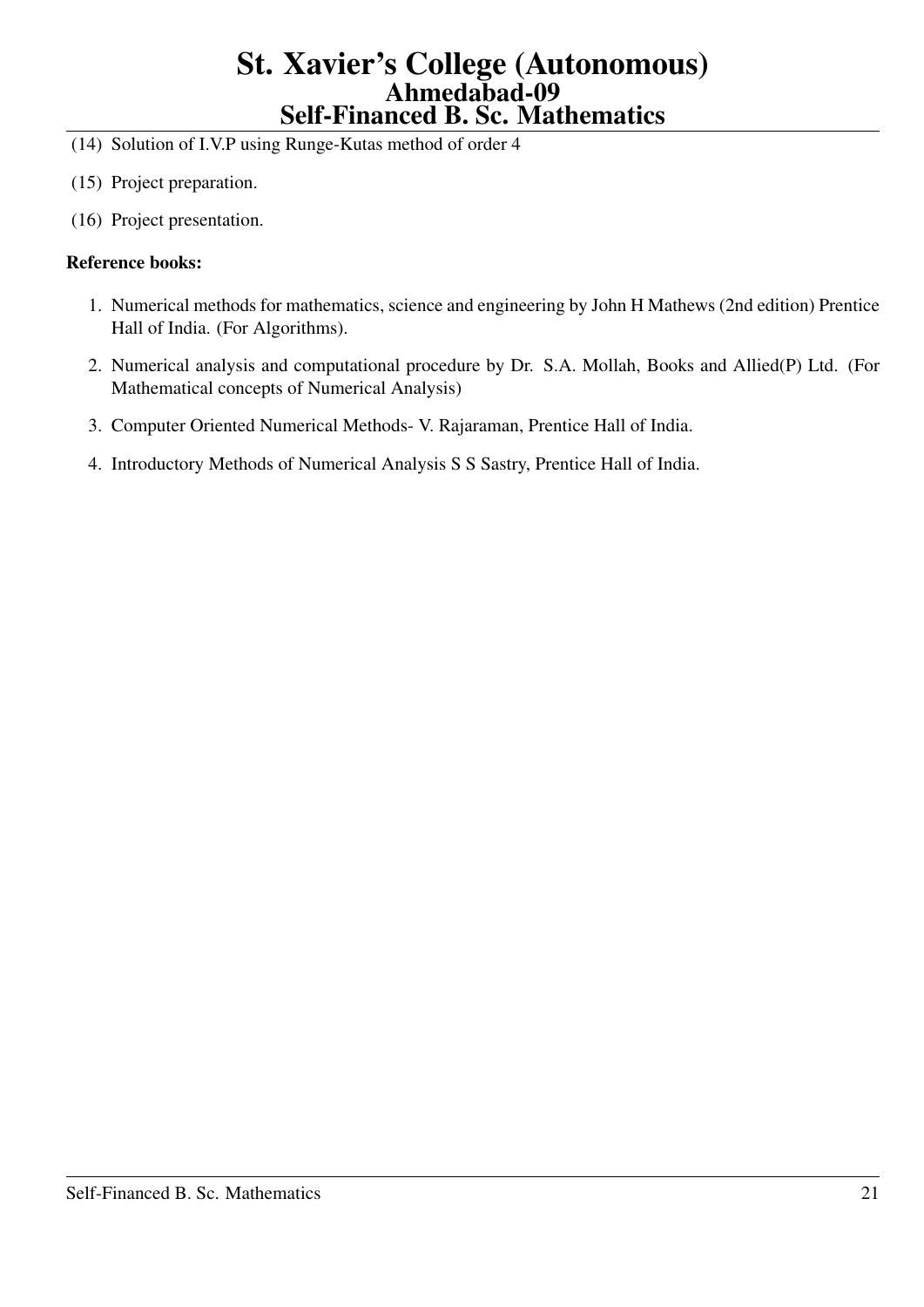<span id="page-21-0"></span>Semester: IV

Latex for Mathematics & Science (Elective) Course Code: EG xxxx No. of Credits: 02 Learning Hours: 30 Hours

### Course Outcomes:

- CO1 Student will be able to learn the installation of the software and create documents using basics of LaTeX.
- CO2 Student will be able to create mathematical documents in LaTeX.
- CO3 Student will be able to create presentations using beamer in LaTeX.
- CO4 Students will be able to customize their documents by creating their own package, enviroment, command and class in LaTex.
- Unit 1: (a) Software installation
	- (b) LATEX typesetting basics
	- (c) LATEX math typesetting
	- (d) Tables and matrices
- Unit 2: (a) Graphics
	- (b) Packages
	- (c) User-definable
	- (d) Document classes
- Unit 3: (a) Introductory notions. Handling errors.
	- (b) Bibliographies and indices
	- (c) beamer
	- (d) Creating your own packages

#### Reference books:

- 1. http://www.dickimaw-books.com/latex/novices/novices-report.pdf
- 2. http://www.stats.ox.ac.uk/pub/susan/oucs latex/Further LaTeXHandbook:pdf

## General information

- 1. The TEXUsers Group Web Site
- 2. Getting started with TEX, LATEX, and Friends
- 3. TEXResources on the Web
- 4. LATEX- A document preparation system
- 5. The TEXShowcase

Self-Financed B. Sc. Mathematics 22